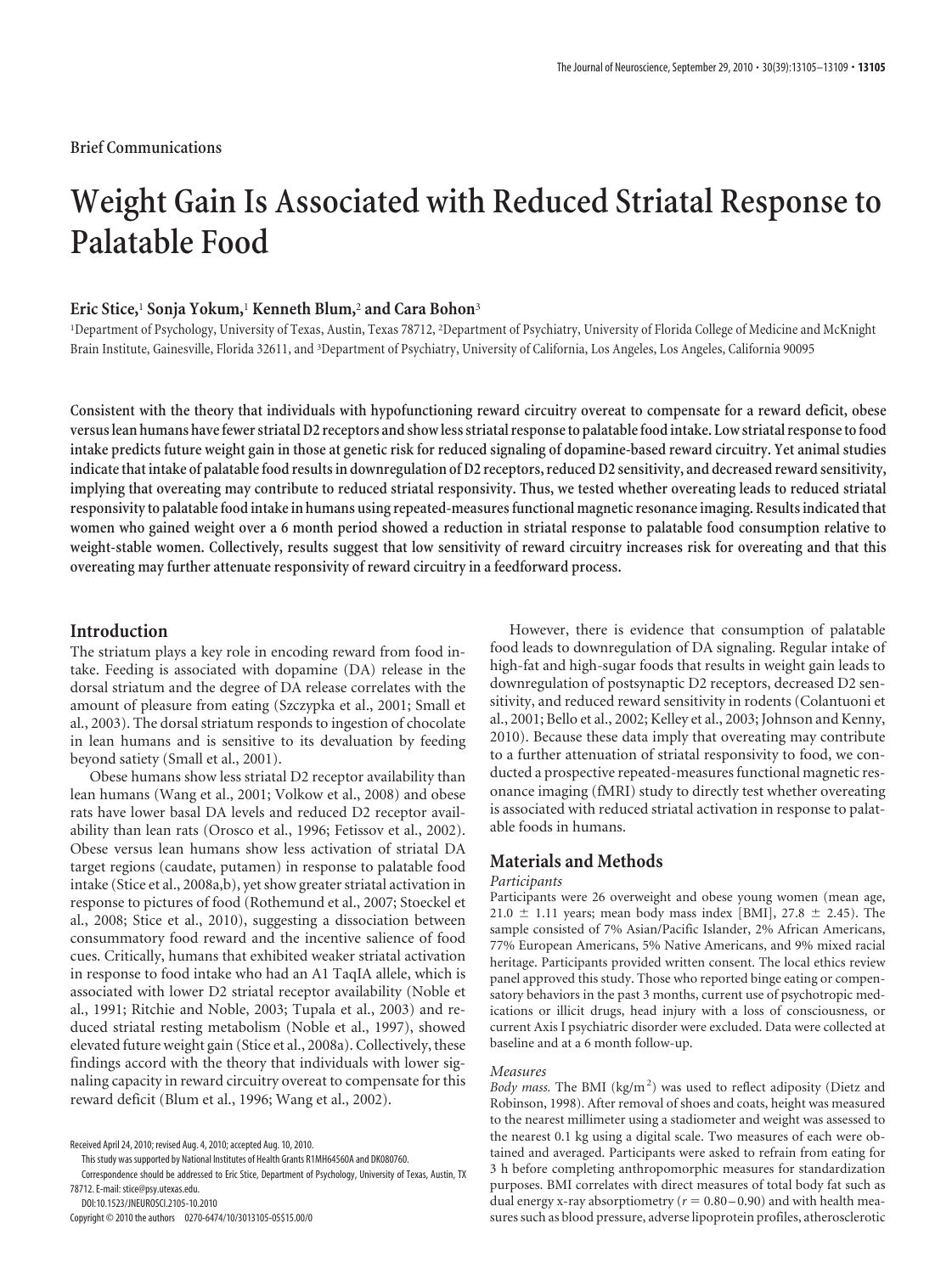

Figure 1. Example of timing and ordering of presentation of pictures and drinks during the run.



**Figure 2.** The gustatory manifold was anchored to the table. New tubing and syringes were used for each subject and the mouthpiece was cleaned and sterilized between uses.

lesions, serum insulin levels, and diabetes mellitus (Dietz and Robinson, 1998).

*fMRI paradigm.* Participants were asked to consume their regular meals, but to refrain from eating or drinking (including caffeinated beverages) for 4–6 h preceding their imaging session for standardization. We selected this deprivation period to capture the hunger state that most individuals experience as they approach their next meal, which is a time when individual differences in food reward would logically impact caloric intake. Participants completed the paradigm between 11:00 and 13:00 or 16:00 and 18:00. Although we attempted to conduct baseline and follow-up scans at the same time of day, because of scheduling limitations only 62% of participants conducted their second scan within 3 h of the time they completed their baseline scan (mean difference in time of scans, 3.0 h; range, 0.5– 6.0 h). Participants were familiarized with the fMRI paradigm through practice on a separate computer before scanning.

The milkshake paradigm was designed to examine activation in response to consumption and anticipated consumption of palatable food (Fig. 1), though this report focused solely on the former. Stimuli were presented in five separate scanning runs. Stimuli consisted of two images (glass of milkshake and glass of water) that signaled the delivery of either 0.5 ml of a chocolate milkshake or a tasteless solution. Order of presentation was randomized across participants. The chocolate milkshake consisted of four scoops of Häagen-Daz vanilla ice cream, 1.5 cups of 2% milk, and 2 tablespoons of Hershey's chocolate syrup. The calorie-free tasteless solution, which was designed to mimic the natural taste of saliva, consisted of 25 mm KCl and 2.5 mm NaHCO<sub>3</sub>. We used artificial saliva because water has a taste that activates the taste cortex (Zald and Pardo, 2000). Images were presented for 2 s using MATLAB (Mathworks). Taste delivery occurred 7–10 s after onset of the cue and lasted 5 s. Each event of interest lasted 5 s. Each run consisted of 20 events of milkshake intake and 20 events of tasteless solution intake. Fluids were delivered using programmable syringe pumps (BS-8000; Braintree Scientific) controlled by MATLAB to ensure consistent volume, rate, and timing of taste delivery. Sixty milliliter syringes filled with chocolate milkshake and tasteless solution were connected via tygon tubing through a wave guide to a manifold attached to the head coil in the MRI scanner. The manifold fit into the participants' mouths and delivered the taste to a consistent segment of the tongue (Fig. 2). This procedure has been successfully used in the past to deliver liquids in the scanner and has been described in detail previously (Stice et al., 2008b). Participants were instructed to swallow when they saw the "swallow" cue. Images were presented with a digital

projector/reverse screen display system to a screen at the back end of the MRI scanner bore and were visible via a mirror mounted on the head coil.

#### *Imaging and statistical analysis*

Scanning was performed by a Siemens Allegra 3 tesla head-only MRI scanner. A standard birdcage coil was used to acquire data from the entire brain. A thermo foam vacuum pillow and additional padding was used to restrict head motion. In total, 152 scans were collected during each of the functional runs. Functional scans used a T2\* weighted gradient singleshot echo planar imaging sequence [echo time  $=$  30 ms, repetition time (TR) = 2000 ms, flip angle = 80°] with an in-plane resolution of 3.0  $\times$  $3.0$  mm  $^2$  [64  $\times$  64 matrix; 192  $\times$  192 mm  $^2$  field of view (FOV)]. To cover the whole brain, 32 slices (4 mm thick; interleaved acquisition, no skip) were acquired along the AC–PC transverse, oblique plane, as determined by the midsagittal section. Structural scans were collected using an inversion recovery T1 weighted sequence (MP-RAGE) in the same orientation as the functional sequences to provide detailed anatomic images aligned to the functional scans. High-resolution structural MRI sequences (FOV = 256  $\times$  256 mm<sup>2</sup>, 256  $\times$  256 matrix, thickness = 1.0 mm,  $n \approx$ 160 slices) were acquired.

Data were preprocessed and analyzed using SPM5 (Wellcome Department of Imaging Neuroscience, London, UK) in MATLAB (Worsley and Friston, 1995). Images were time-acquisition corrected to the slice obtained at 50% of the TR. Functional images were realigned to the mean. Anatomical and functional images were normalized to the standard MNI template brain implemented in SPM5 (ICBM152, based on an average of 152 normal MRI scans). Normalization resulted in a voxel size of 3 mm<sup>3</sup> for functional images and  $1 \text{ mm}^3$  for structural images. Functional images were smoothed with a 6 mm full-width at half-maximum isotropic Gaussian kernel.

To identify brain regions activated by consumption of palatable food, we contrasted blood oxygenation level-dependent (BOLD) response during receipt of milkshake versus receipt of tasteless solution. We considered the arrival of a taste in the mouth to be consummatory reward, rather than when the taste was swallowed, but acknowledge that postingestive effects contribute to the reward value of food (O'Doherty et al., 2002). Condition-specific effects at each voxel were estimated using general linear models. Vectors of the onsets for each event of interest were compiled and entered into the design matrix so that event-related responses could be modeled by the canonical hemodynamic response function, as implemented in SPM5, consisting of a mixture of two gamma functions that emulate the early peak at 5 s and the subsequent undershoot. To account for the variance induced by swallowing the solutions, we included the time of the swallow cue (subjects were trained to swallow at this time) as a control variable. We also included temporal derivatives of the hemodynamic function to obtain a better model of the data (Henson et al., 2002). A 128 s high-pass filter (per SPM5 convention) was used to remove low-frequency noise and slow drifts in the signal.

Individual maps were constructed to compare the activations within each participant for the contrast milkshake receipt–tasteless receipt. Betweengroup comparisons were then performed using random-effects models to account for interparticipant variability. Parameter estimates were entered into a second-level  $2 \times 2$  random-effects ANOVA (milkshake receipttasteless receipt) by weight-gain group versus weight-stable group, weight-gain group versus weight-loss group, or weight-stable group versus weight-loss group. The significance of BOLD activation was determined by considering both the maximum intensity of a response as well as the extent of the response. We performed regions-of-interest (ROIs) searches using peaks in the dorsal striatum identified previously (Stice et al., 2008a) as centroids to define 10-mm-diameter spheres. Significance for these a priori ROIs was assessed at a statistical threshold of  $p < 0.005$ uncorrected and cluster extent  $\geq$  3 voxels. To adjust for the fact that we conducted multiple comparisons, we report false discovery rate (FDR) corrected *p* values ( $p < 0.05$ ).

*Validation.* Evidence suggests that this fMRI paradigm is a valid measure of individual differences in anticipatory and consummatory food reward (Stice et al., 2008b). Participants rated the milkshake as significantly  $(r = 0.68)$  more pleasant than the tasteless solution per a visual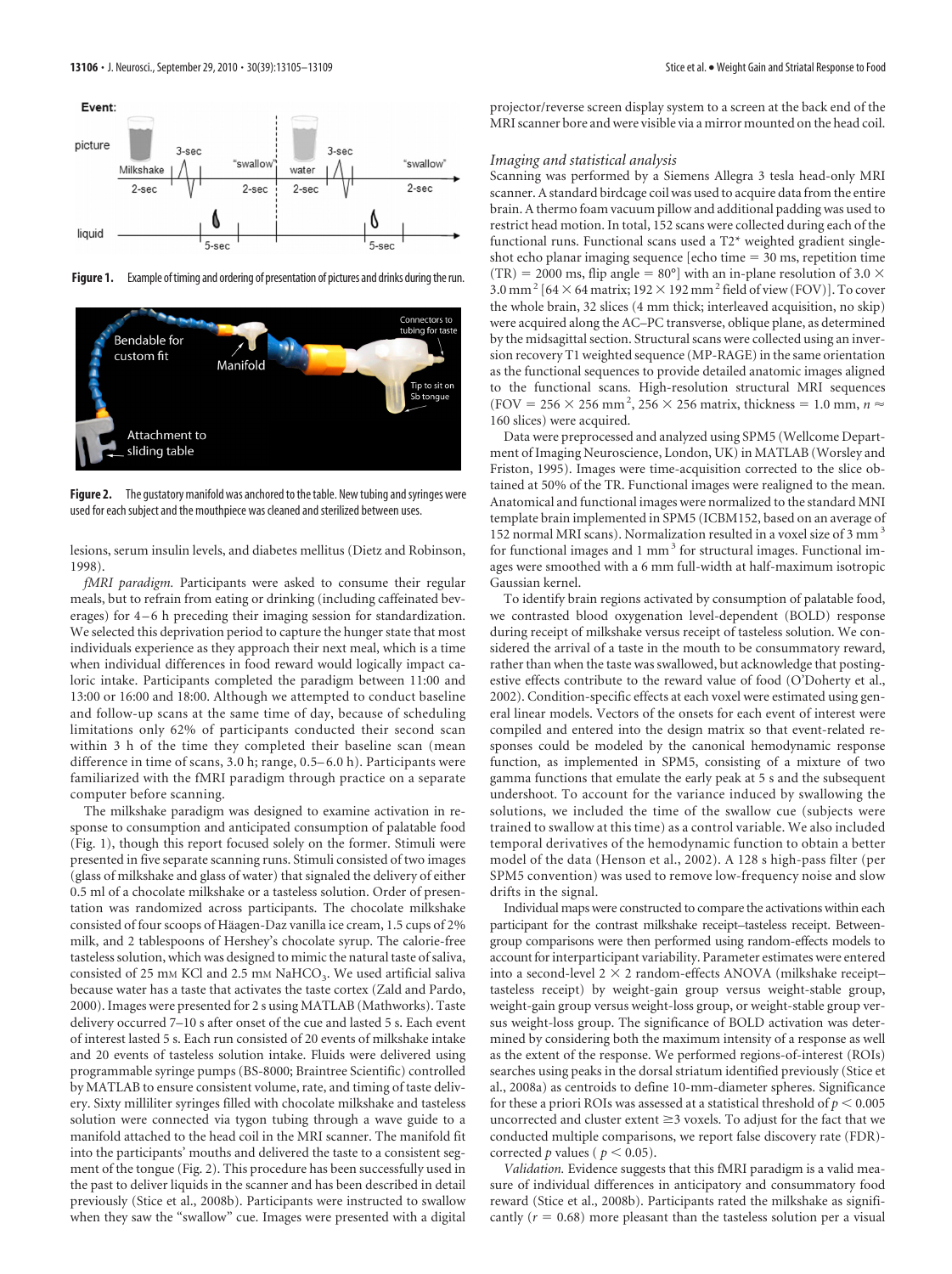analog scale. Pleasantness ratings of the milkshake correlated with activation in the parahippocampal gyrus in response to milkshake receipt  $(r = 0.72)$ , a region that is sensitive to the devaluation of food (Small et al., 2001). Activation in regions representing consummatory food reward in response to milkshake receipt in this fMRI paradigm correlated  $(r =$ 0.84 – 0.91) with self-reported perceived pleasantness for a variety of foods, as assessed with an adapted version of the Food Craving Inventory (White et al., 2002). Activation in response to consummatory food reward in this fMRI paradigm correlates  $(r = 0.82 - 0.95)$  with how hard participants work for food and how much food they work for in an operant behavioral task that assesses individual differences in food reinforcement (Saelens and Epstein, 1996). A preliminary study using the same paradigm with college women  $(N = 20)$  found that women who expect food to be rewarding, as assessed with the Eating Expectancy Inventory, show greater activation in the ventromedial prefrontal cortex, cingulate gyrus, frontal operculum, amygdala, and parahippocampal gyrus ( $\eta^2 = 0.21 - 0.42$ ) in response to milkshake receipt than did women who expect food to be less rewarding.

## **Results**

We tested whether subjects who showed a  $>$  2.5% increase in BMI over the 6 month follow-up ( $N = 8$ ; mean percentage BMI change - 4.41; range, 2.6 –8.2) exhibited a reduction in caudate activation in response to milkshake intake relative to those who showed a  $\leq$ 2% change in BMI ( $N = 12$ ; mean percentage BMI change  $= 0.05$ ; range,  $-0.64 - 1.7$ ) to provide a direct test of the a priori hypothesis that weight gain would be associated with a reduction in striatal response to palatable food relative to weightstable participants. Exploratory analyses also tested whether participants who showed a  $>$  2.5% decrease in BMI ( $N = 6$ ; mean percentage BMI change  $= -4.7$ ; range,  $-3.1 - -6.8$ ) exhibited differential change in striatal response to palatable food than participants who remained weight stable or gained weight. In terms of raw weight change, this translated into a mean weight change of 6.4 lbs for the weight-gain group, a mean weight change of 0.5 lbs for the weight-stable group, and a mean weight change of  $-6.8$  lbs for the weight-loss group. Although groups did not differ on BMI at baseline, we controlled for this variable. Because there was some variation in the time of day at which the baseline and follow-up scans were conducted across subjects that might have influenced results, we also controlled for the difference in time of the two scans (in hours). Parameter estimates from milkshake–tasteless contrasts were entered into a second-level 2×2×2 random-effects ANOVA (e.g., weight gain– weight stable by milkshake receipt–tasteless receipt by 6 month follow-up– baseline.

As hypothesized, the weight-gain group showed significantly less activation in right caudate in response to milkshake intake at 6 month follow-up compared with baseline relative to changes observed in weight-stable participants  $(12, -6, 24; Z = 3.44;$ FDR-corrected  $p = 0.03$ ;  $r = -0.35$ ; 9, 0, 15;  $Z = 2.96$ , FDRcorrected  $p = 0.03$ ,  $r = -0.26$ ) (Fig. 3). The weight-loss group did not show significant changes in activation in the caudate in response to milkshake intake compared with the weight-gain or weight-stable groups (Fig. 3). To illustrate the relation between the continuous measure of degree of weight gain and the magnitude of the reduction in striatal responsivity to palatable food, we regressed change in BMI against change in right caudate (12,  $-6$ , 24) activation for all participants in SPSS, controlling for baseline BMI and scan-time difference (Fig. 4). To determine whether change in the right caudate for those who gained weight compared with those who maintained weight was significantly greater than in the mirror region of the left caudate, we compared the activation in the right and left caudate using ROI analysis. We



**Figure 3.** Coronal section showing less activation in the right caudate  $(12, -6, 24; Z = 3.44;$ FDR-corrected  $p = 0.03; p < 0.05$ ) in the weight-gain group ( $N = 8; \geq$ 2% BMI gain) versus the weight-stable group (N = 12; ≤2% BMI change) during milkshake receipt—tasteless receipt at 6 month follow-up compared with baseline with a scatter plot of the extracted caudate parameter estimates estimated for each group. PE, Parameter estimate.



Figure 4. Scatter plot showing change in right caudate activation during milkshake receipttasteless receipt at 6 month follow-up compared with baseline as a function of change in percentage BMI. PE, Parameter estimate.

conducted an ANOVA testing the interaction between hemisphere, time, and group for the contrast between activation in response to receipt of milkshake versus tasteless solution. There was no significant interaction ( $F_{(1,18)} = 0.91$ ,  $p = 0.35$ ). Thus, although our analyses revealed a significant time-by-group interaction in the right caudate, but not the left caudate, we cannot conclude that the observed effect was significantly lateralized.

## **Discussion**

Results indicate that weight gain was associated with a reduction in striatal activation in response to palatable food intake relative to baseline response, which is a novel contribution to the literature because, to our knowledge, this is the first prospective fMRI study to investigate change in striatal response to food consumption as a function of weight change. These findings extend results from experiments that indicate that high-fat and high-sugar diets result in a reduction in signaling capacity of DA-based reward circuitry and reward sensitivity in rodents (Colantuoni et al., 2001; Bello et al., 2002; Kelley et al., 2003; Johnson and Kenny, 2010). These findings also dovetail with evidence that treatmentinduced weight loss produces increased D2 receptor availability in humans (Steele et al., 2010) and upregulation of genes that govern DA signaling capacity in mice (Yamamoto, 2006). Collectively, these data suggest that overeating contributes to a reduction in striatal response to palatable foods.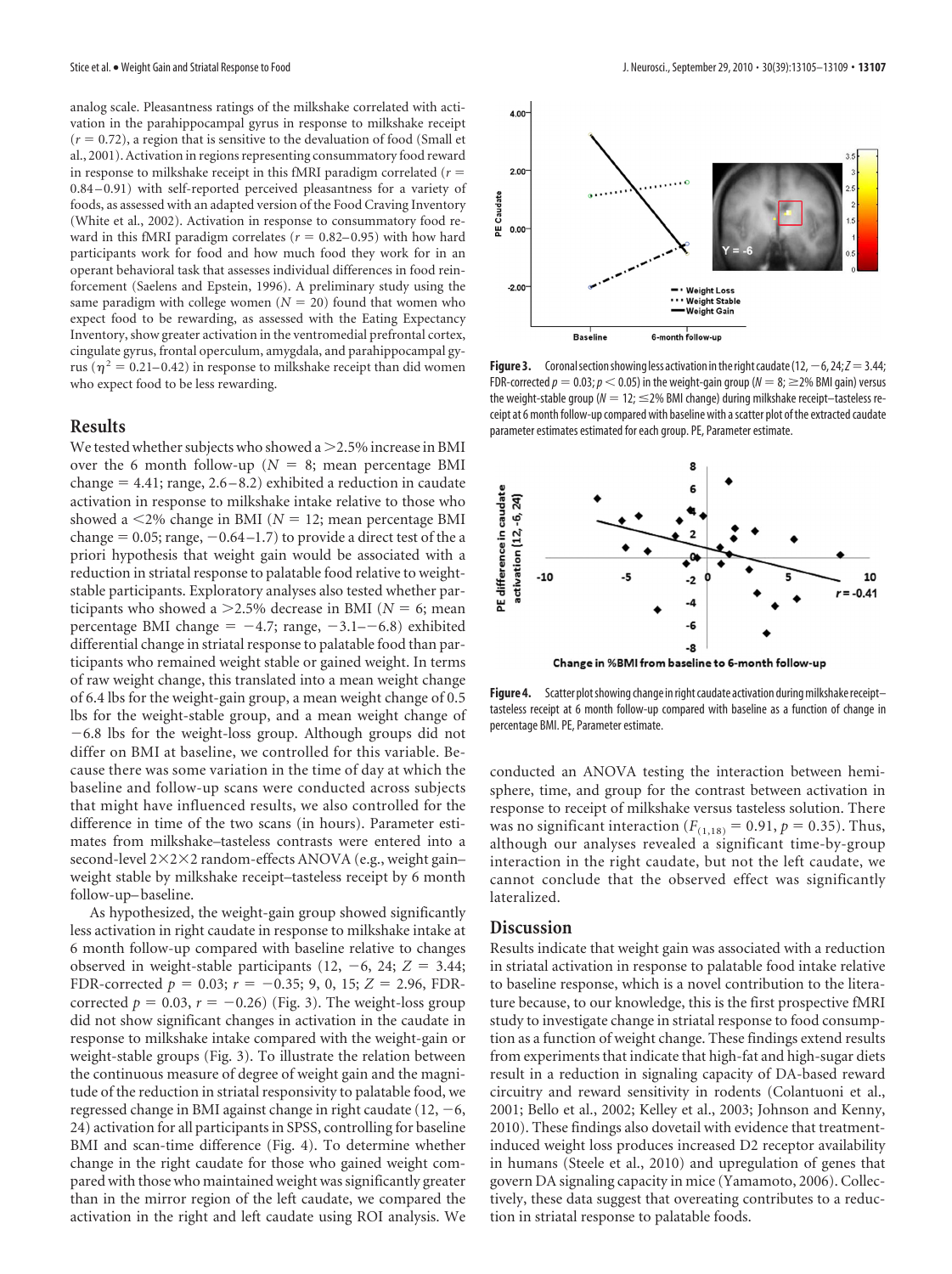The above findings, taken in conjunction with evidence that low striatal responsivity to palatable foods increases risk for future weight gain if coupled with genotypes associated with reduced signaling capacity of DA-based reward circuitry (Stice et al., 2008a), implies that there may be a feedforward process of vulnerability, wherein low initial striatal responsivity to food may increase risk for overeating, which contributes to D2 receptor downregulation and blunted striatal responsivity to food, thereby further increasing the risk for future overeating and consequent weight gain. If this feedforward model of the relation of striatal responsivity to food and overeating is replicated in independent studies, it would suggest that future research should evaluate behavioral and pharmacological interventions that increase D2 receptors and signaling capacity in DA-based reward circuitry as a means of preventing or treating obesity. This working model would also imply that prevention programs and health policy should strive to reduce intake of high-fat and high-sugar foods during development to avoid a further blunting of striatal responsivity to food and reduce risk for future weight gain in vulnerable populations.

It is important to acknowledge, however, that the present study and the previous study that predicted weight gain (Stice et al., 2008a) involved participants who were already overweight at the baseline assessment. Thus, it is possible that overeating had already contributed to a blunted striatal response to food. It would be useful to examine responsivity of reward regions to food receipt among lean individuals at high and low risk for future weight gain to better characterize any abnormalities that exist before unhealthy weight gain. It is also important to note that hyposensitivity of reward circuitry to food intake is only one of a multitude of etiologic processes that likely increase risk for obesity and further that obesity is a heterogeneous condition that may have qualitatively distinct etiologic pathways (Davis et al., 2009).

It is also important to consider the limitations of this study. First, we did not directly assess DA functioning, so we can only speculate that changes in DA signaling contribute to the observed change in striatal responsivity. However, Hakyemez et al. (2008) confirmed that there is a positive relation between oral D-amphetamineinduced DA release in the ventral striatum assessed via positron emission tomography (PET) and BOLD activation assessed viafMRI in the same region during anticipation (motor preparation to ob- $\tau$  tain) of monetary reward ( $r = 0.51$ ), paralleling results from another PET/fMRI study (Schott et al., 2008). Second, we did not conduct weight measurements at the same time of day for participants at the baseline and 6 month follow-up assessments, which might have introduced error in our modeling of weight change. However, we did standardize time since last meal by asking participants to abstain from any type of intake of food or beverages (other than water) for 3 h before being weighed. We also found that BMI showed high 1 month test–retest reliability ( $r = 0.99$ ) in a previous study that likewise did not conduct weight measurements at the same time of day at baseline and the follow-up assessment (Stice et al., 2006). Third, we could not confirm that participants actually abstained from eating for 4 –6 h before the fMRI scans, which may have introduced unnecessary variance.

In conclusion, the present results, taken in combination with past findings, suggest that low responsivity of DA-based reward circuitry to food intake may increase risk for overeating, and further that this overeating results in an additional attenuation in reward circuitry responsivity, thereby increasing risk for future weight gain in a feedforward manner. This working model may explain why obesity typically shows a chronic course and is resistant to treatment.

#### **References**

- Bello NT, Lucas LR, Hajnal A (2002) Repeated sucrose access influences dopamine D2 receptor density in the striatum. Neuroreport 13:1575– 1578.
- Blum K, Sheridan PJ, Wood RC, Braverman ER, Chen TJ, Cull JG, Comings DE (1996) The D2 dopamine receptor gene as a determinant of reward deficiency syndrome. J R Soc Med 89:396 –400.
- Colantuoni C, Schwenker J, McCarthy J, Rada P, Ladenheim B, Cadet JL, Schwartz GJ, Moran TH, Hoebel BG (2001) Excessive sugar intake alters binding to dopamine and mu-opioid receptors in the brain. Neuroreport 12:3549 –3552.
- Davis CA, Levitan RD, Reid C, Carter JC, Kaplan AS, Patte KA, King N, Curtis C, Kennedy JL (2009) Dopamine for "wanting" and opioids for "liking": a comparison of obese adults with and without binge eating. Obesity 17:1220 –1225.
- Dietz WH, Robinson TN (1998) Use of the body mass index (BMI) as a measure of overweight in children and adolescents. J Pediatr 132:191–193.
- Fetissov SO, Meguid MM, Sato T, Zhang LH (2002) Expression of dopaminergic receptors in the hypothalamus of lean and obese Zucker rats and food intake. Am J Physiol Regul Integr Comp Physiol 283:R905–R910.
- Hakyemez HS, Dagher A, Smith SD, Zald DH (2008) Striatal dopamine transmission in healthy humans during a passive monetary reward task. Neuroimage 39:2058 –2065.
- Henson RN, Price CJ, Rugg MD, Turner R, Friston KJ (2002) Detecting latency differences in event-related BOLD responses: application to words versus nonwords and initial versus repeated face presentations. Neuroimage 15:83–97.
- Johnson PM, Kenny PJ (2010) Dopamine D2 receptors in addiction-like reward dysfunction and compulsive eating in obese rats. Nat Neurosci 13:635–641.
- Kelley AE, Will MJ, Steininger TL, Zhang M, Haber SN (2003) Restricted daily consumption of a highly palatable food (chocolate Ensure) alters striatal enkephalin gene expression. Eur J Neurosci 18:2592–2598.
- Noble EP, Blum K, Ritchie T, Montgomery A, Sheridan PJ (1991) Allelic association of the D2 dopamine receptor gene with receptor-binding characteristics in alcoholism. Arch Gen Psychiatry 48:648 –654.
- Noble EP, Gottschalk LA, Fallon JH, Ritchie TL, Wu JC (1997) D2 dopamine receptor polymorphism and brain regional glucose metabolism. Am J Med Genet 74:162–166.
- O'Doherty JP, Deichmann R, Critchley HD, Dolan RJ (2002) Neural responses during anticipation of a primary taste reward. Neuron 33:815–826.
- Orosco M, Rouch C, Nicolaïdis S (1996) Rostromedial hypothalamic monoamine changes in response to intravenous infusions of insulin and glucose in freely feeding obese Zucker rats: a microdialysis study. Appetite  $26:1-20.$
- Ritchie T, Noble EP (2003) Association of seven polymorphisms of the D2 dopamine receptor gene with brain receptor-binding characteristics. Neurochem Res 28:73–82.
- Rothemund Y, Preuschhof C, Bohner G, Bauknecht HC, Klingebiel R, Flor H, Klapp BF (2007) Differential activation of the dorsal striatum by highcalorie visual food stimuli in obese individuals. Neuroimage 37:410 –421.
- Saelens BE, Epstein LH (1996) Reinforcing value of food in obese and nonobese women. Appetite 27:41–50.
- Schott BH, Minuzzi L, Krebs RM, Elmenhorst D, Lang M, Winz OH, Seidenbecher CI, Coenen HH, Heinze HJ, Zilles K, Düzel E, Bauer A (2008) Mesolimbic functional magnetic resonance imaging activations during reward anticipation correlate with reward-related ventral striatal dopamine release. J Neurosci 28:14311–14319.
- Small DM, Zatorre RJ, Dagher A, Evans AC, Jones-Gotman M (2001) Changes in brain activity related to eating chocolate: from pleasure to aversion. Brain 124:1720 –1733.
- Small DM, Jones-Gotman M, Dagher A (2003) Feeding-induced dopamine release in dorsal striatum correlates with meal pleasantness ratings in healthy human volunteers. Neuroimage 19:1709 –1715.
- Steele KE, Prokopowicz GP, Schweitzer MA, Magunsuon TH, Lidor AO, Kuwabawa H, Kumar A, Brasic J, Wong DF (2010) Alterations of central dopamine receptors before and after gastric bypass surgery. Obes Surg 20:369 –374.
- Stice E, Shaw E, Burton E, Wade E (2006) Dissonance and healthy weight eating disorder prevention programs: a randomized efficacy trial. J Consult Clin Psychol 74:263–275.
- Stice E, Spoor S, Bohon C, Small DM (2008a) Relation between obesity and